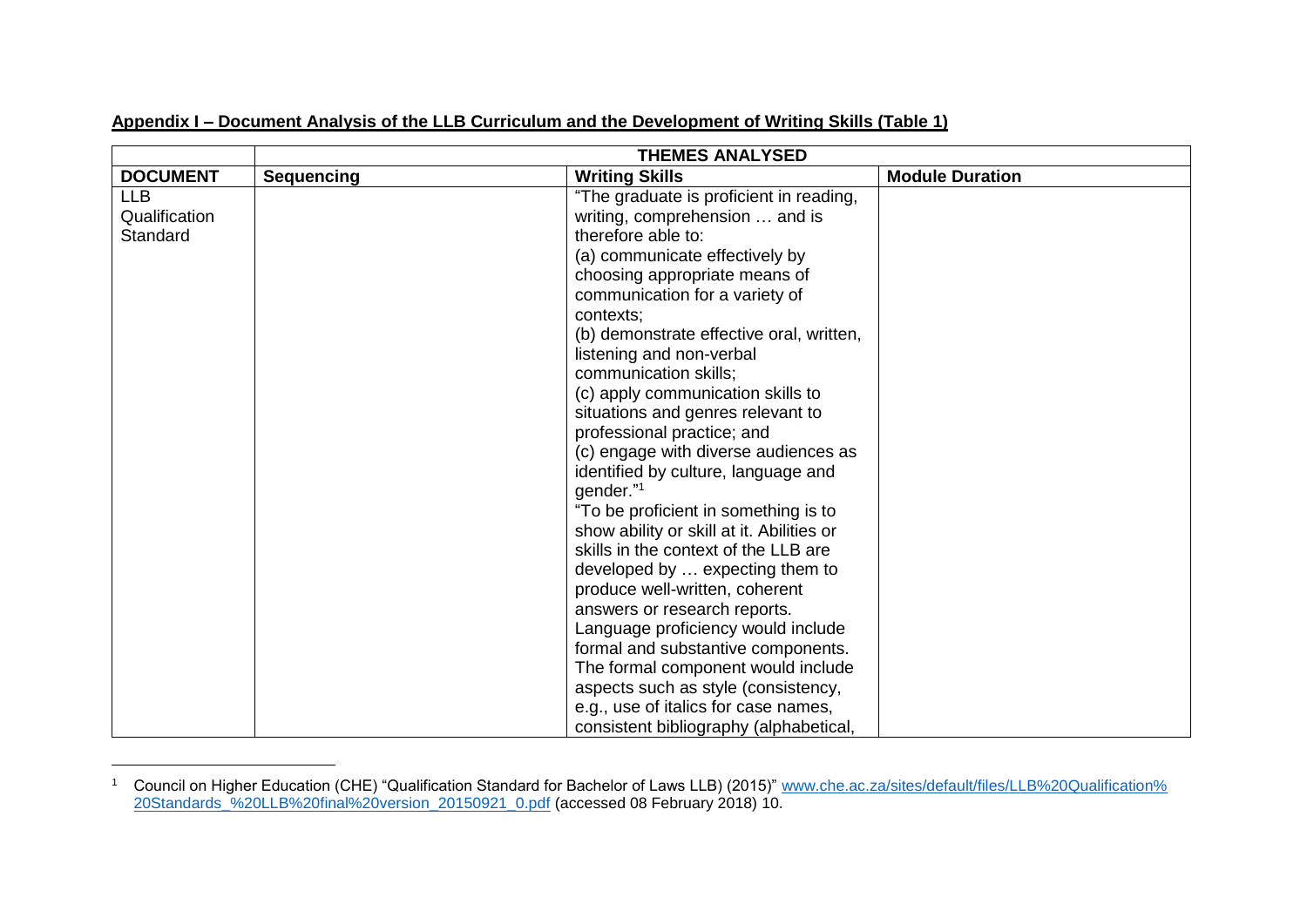| <b>CHE Self-</b><br>Evaluation<br>Report<br>Template | "Explain how your LLB degree is<br>designed (through logical sequencing<br>and increasing complexity of module<br>content and assessment) in order to<br>ensure appropriate progression | complete), subdivision for primary<br>sources (legislation, case law) and<br>secondary sources (books, journal<br>articles, etc.)), language (grammar,<br>appropriate word choice), and<br>appropriate diction. The substantive<br>component would include aspects<br>such as topic (relevance, clarity,<br>precision), scope of the research<br>undertaken (comprehensive, most<br>important sources consulted),<br>systematic and clearly structured<br>treatment of the topic, logic and<br>persuasiveness of arguments, and<br>correct use of authority." <sup>2</sup><br>"How does your LLB degree, in<br>conceptualisation and overall design,<br>meet the multiple career<br>pathways referred to in the purpose<br>statement in terms of |                                                                             |
|------------------------------------------------------|-----------------------------------------------------------------------------------------------------------------------------------------------------------------------------------------|--------------------------------------------------------------------------------------------------------------------------------------------------------------------------------------------------------------------------------------------------------------------------------------------------------------------------------------------------------------------------------------------------------------------------------------------------------------------------------------------------------------------------------------------------------------------------------------------------------------------------------------------------------------------------------------------------------------------------------------------------|-----------------------------------------------------------------------------|
|                                                      | through ascending levels of<br>competency."3                                                                                                                                            | • the development of writing skills?"4                                                                                                                                                                                                                                                                                                                                                                                                                                                                                                                                                                                                                                                                                                           |                                                                             |
| <b>CHE Report</b>                                    | "The Faculty is advised to  seek to                                                                                                                                                     | "Generally, the panel found that the                                                                                                                                                                                                                                                                                                                                                                                                                                                                                                                                                                                                                                                                                                             | "Also important are the tutorials                                           |
| (Nelson<br>Mandela                                   | construct a curriculum that ensures a                                                                                                                                                   | LLB curriculum does not adequately                                                                                                                                                                                                                                                                                                                                                                                                                                                                                                                                                                                                                                                                                                               | offered to the students in their first                                      |
| University)                                          |                                                                                                                                                                                         | enhance students' writing, research<br>and communication skills, a topic to                                                                                                                                                                                                                                                                                                                                                                                                                                                                                                                                                                                                                                                                      | year of study in the modules Legal<br>Skills and Introduction to Law. Based |

<sup>&</sup>lt;sup>2</sup> Council on Higher Education (CHE) "Qualification Standard for Bachelor of Laws LLB) (2015)" [www.che.ac.za/sites/default/files/LLB%20Qualification%](http://www.che.ac.za/sites/default/files/LLB%20Qualification%20Standards_%20LLB%20final%20version_20150921_0.pdf) [20Standards\\_%20LLB%20final%20version\\_20150921\\_0.pdf](http://www.che.ac.za/sites/default/files/LLB%20Qualification%20Standards_%20LLB%20final%20version_20150921_0.pdf) (accessed 08 February 2018) 13.

 $\overline{a}$ 

<sup>&</sup>lt;sup>3</sup> Council on Higher Education (CHE) "National Review of Bachelor of Laws (LLB) Programmes: The Institutional Self-Evaluation Report" (August 2015) [https://www.che.ac.za/sites/default/files/LLB%20Self%20Evaluation%20Report%20Template\\_%20%28%20Updated%20Version%29\\_2.pdf](https://www.che.ac.za/sites/default/files/LLB%20Self%20Evaluation%20Report%20Template_%20%28%20Updated%20Version%29_2.pdf) (accessed 03 May 2019) 7.

<sup>4</sup> Council on Higher Education (CHE) "National Review of Bachelor of Laws (LLB) Programmes: The Institutional Self-Evaluation Report" (August 2015) [https://www.che.ac.za/sites/default/files/LLB%20Self%20Evaluation%20Report%20Template\\_%20%28%20Updated%20Version%29\\_2.pdf](https://www.che.ac.za/sites/default/files/LLB%20Self%20Evaluation%20Report%20Template_%20%28%20Updated%20Version%29_2.pdf) (accessed 03 May 2019) 11.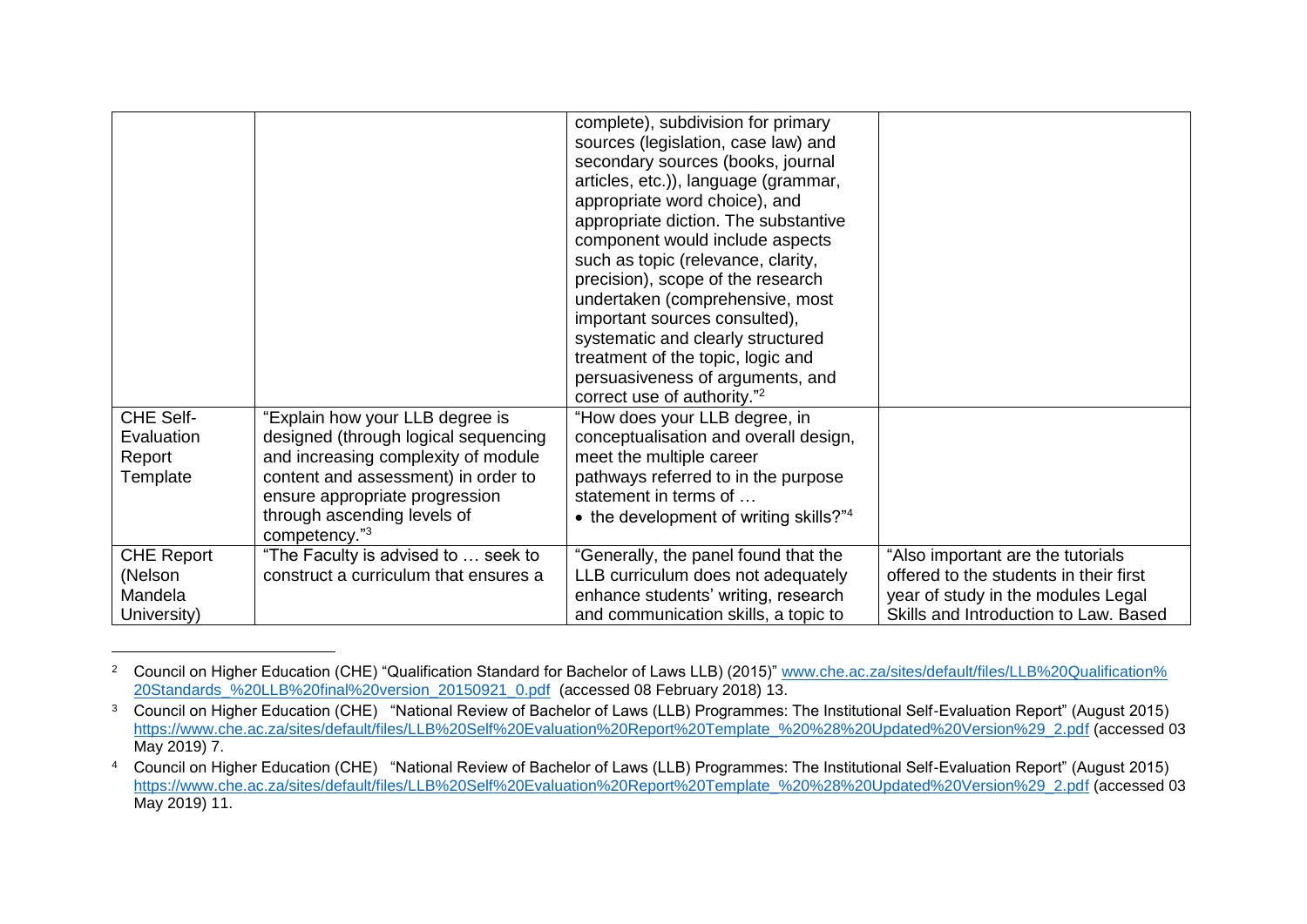| more "strategically scaffolded" learning<br>process." <sup>5</sup>                                                                                                       | which we will return later. More needs<br>to be done by the Faculty to enhance                                                                                                                                                                                                                                                                                                                                                                                                                                                                                                                                                                                                               | on discussions with students the panel<br>is of the view that tutorials should be                                                                                                                                                                                  |
|--------------------------------------------------------------------------------------------------------------------------------------------------------------------------|----------------------------------------------------------------------------------------------------------------------------------------------------------------------------------------------------------------------------------------------------------------------------------------------------------------------------------------------------------------------------------------------------------------------------------------------------------------------------------------------------------------------------------------------------------------------------------------------------------------------------------------------------------------------------------------------|--------------------------------------------------------------------------------------------------------------------------------------------------------------------------------------------------------------------------------------------------------------------|
| "The Faculty must report on a review<br>of the curriculum that ensure adequate<br>sequencing, and horizontal progress,<br>in the modules of the programme." <sup>6</sup> | their writing and research skills<br>generally and to instill in them the<br>enthusiasm to wish to pursue<br>postgraduate studies in law."7<br>"The panel is of the view that the<br>development of research and writing<br>skills of LLB students' needs<br>improvement." <sup>8</sup><br>"Given the importance attached<br>nationally to the inculcation in law<br>students of reading, writing and<br>research skills, the panel is of the view<br>that the approach adopted by the<br>Faculty to addressing this need needs<br>improvement." <sup>9</sup><br>"The panel is of the view that the<br>Faculty, in its revision exercise, should<br>develop a clear strategy for the setting | introduced far more widely in later<br>years of study than is currently the<br>case."12<br>"Tutorials should be skills-based,<br>compulsory, should contribute to final<br>marks in modules, and should be<br>carefully dovetailed with the formal<br>lectures."13 |
|                                                                                                                                                                          | of assignments and other writing tasks<br>(e.g., drafting) throughout the<br>curriculum that definitively addresses<br>the poor research, writing and reading                                                                                                                                                                                                                                                                                                                                                                                                                                                                                                                                |                                                                                                                                                                                                                                                                    |
|                                                                                                                                                                          | skills that many law graduates have." <sup>10</sup>                                                                                                                                                                                                                                                                                                                                                                                                                                                                                                                                                                                                                                          |                                                                                                                                                                                                                                                                    |

<sup>5</sup> Council on Higher Education (CHE) *The National Review of Bachelor of Law (LLB) Programmes* 2016-2017 HEQC Draft Report NMMU 8.

 $\overline{a}$ 

<sup>6</sup> Council on Higher Education (CHE) *The National Review of Bachelor of Law (LLB) Programmes* 2016-2017 HEQC Draft Report NMMU 23.

<sup>7</sup> Council on Higher Education (CHE) *The National Review of Bachelor of Law (LLB) Programmes* 2016-2017 HEQC Draft Report NMMU 6.

<sup>8</sup> Council on Higher Education (CHE) *The National Review of Bachelor of Law (LLB) Programmes* 2016-2017 HEQC Draft Report NMMU 12-13.

<sup>9</sup> Council on Higher Education (CHE) *The National Review of Bachelor of Law (LLB) Programmes* 2016-2017 HEQC Draft Report NMMU 19.

<sup>10</sup> Council on Higher Education (CHE) *The National Review of Bachelor of Law (LLB) Programmes* 2016-2017 HEQC Draft Report NMMU 19.

<sup>12</sup> Council on Higher Education (CHE) *The National Review of Bachelor of Law (LLB) Programmes* 2016-2017 HEQC Draft Report NMMU 10.

<sup>13</sup> *Ibid.*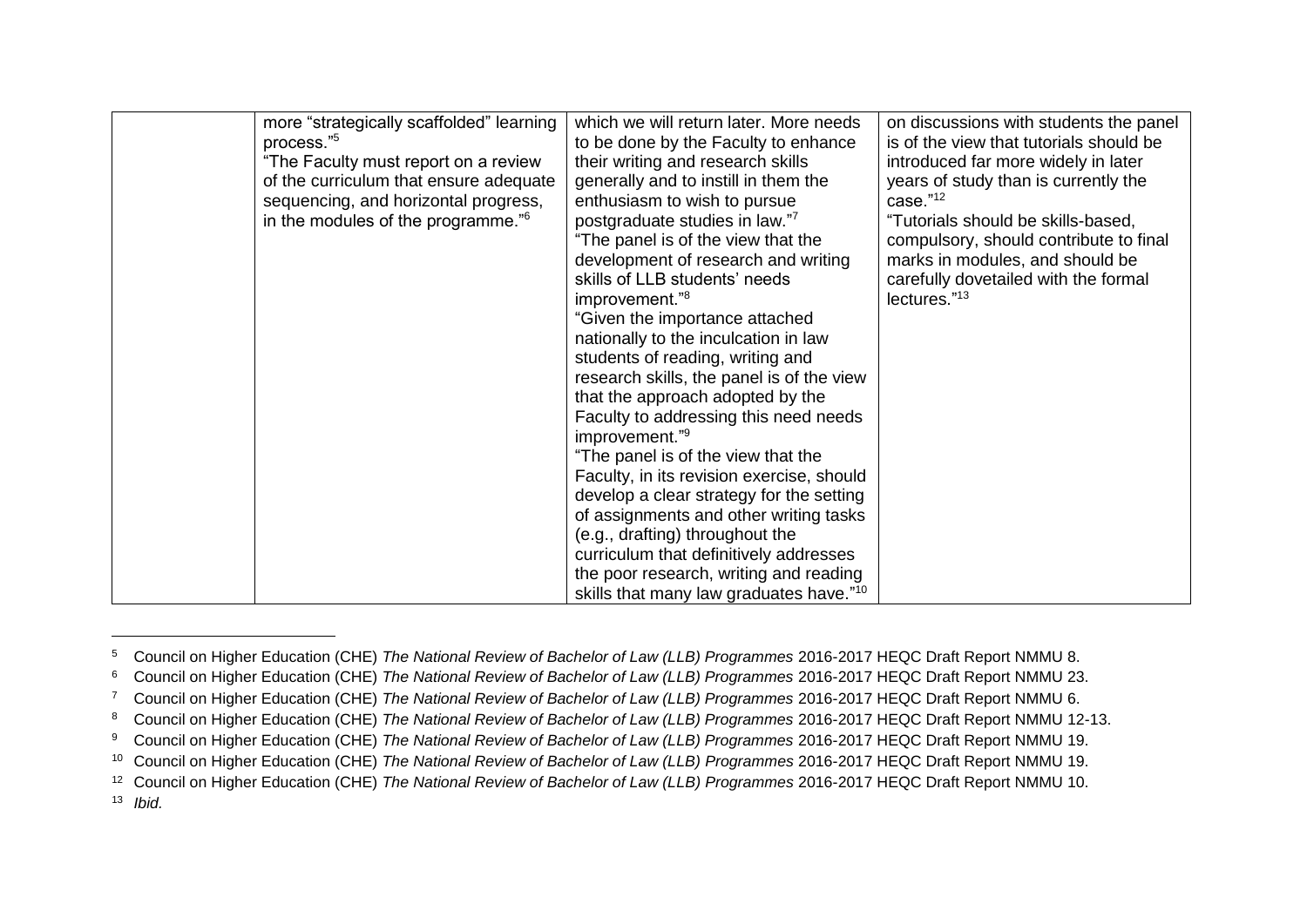|                      |                                       | "The panel is of the view that<br>improvement is needed in the<br>approach adopted by the Faculty to<br>assignments as an important<br>assessment method for the reading,<br>writing and research skills of its<br>students."11 |                                      |
|----------------------|---------------------------------------|---------------------------------------------------------------------------------------------------------------------------------------------------------------------------------------------------------------------------------|--------------------------------------|
| <b>GAPS</b>          | Logical sequencing and increasing     | The setting of assignments and other                                                                                                                                                                                            | Tutorials that are skills-based,     |
| <b>IDENTIFIED IN</b> | complexity of module content and      | writing tasks (e.g., drafting) throughout                                                                                                                                                                                       | compulsory, and linked to assessment |
| <b>THE CURRENT</b>   | assessment throughout the curriculum. | the curriculum that definitively                                                                                                                                                                                                |                                      |
| <b>LLB</b>           |                                       | addresses the poor research, writing                                                                                                                                                                                            |                                      |
| <b>CURRICULUM</b>    |                                       | and reading skills of law students.                                                                                                                                                                                             |                                      |

 $\overline{\phantom{a}}$ 

<sup>11</sup> Council on Higher Education (CHE) *The National Review of Bachelor of Law (LLB) Programmes* 2016-2017 HEQC Draft Report NMMU 20.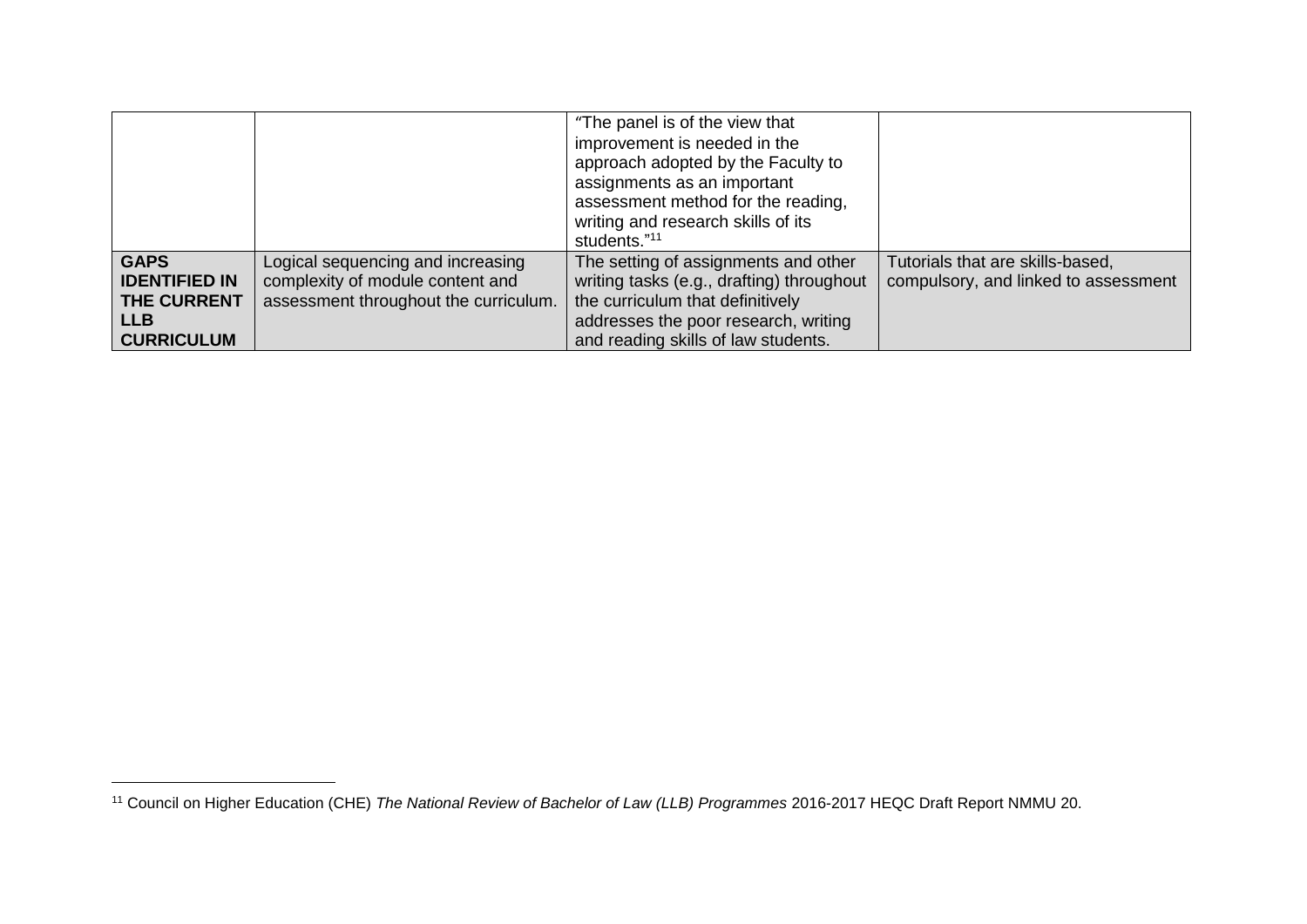# NELSON MANDELA

# UNIVERSITY

**D/754/18 (13-11-2018\_10h49)**

# **EXTRACT FROM:**

### **REPORT TO THE ACADEMIC PROGRAMMES COMMITTEE (APC) FROM THE FACULTY OF LAW**

### **INDEX**

| No. | <b>Content</b>                                                         | Page      |
|-----|------------------------------------------------------------------------|-----------|
|     | <b>MATTERS REFERRED TO APC FOR APPROVAL</b>                            |           |
| 1.1 | Faculty of Law: Form L: Recurriculation of LLB approved by the Faculty | $2 - 103$ |
|     | <b>Board</b>                                                           |           |
|     |                                                                        |           |

Extract contains pages 9 – 14 of the Report dated 13 November 2018. The Report was approved by the APC, the Executive Senate Committee and Senate.

#### MOTIVATION FOR CHANGES: (Please include data informing reasons for changes)

**The LLB programme offered by the Faculty of Law at the Nelson Mandela University underwent a review as part of the National Review conducted by the Council on Higher Education (CHE) in 2016. In terms of the National Review process, the Faculty was required to compile and submit a Self-Evaluation Report (SER), undergo a peer- reviewed Desktop Evaluation as well as a Site Visit by representatives of the CHE accompanied by peers selected from the academic legal fraternity. The Faculty received the Final HECQ Report on 07 April 2017, in which specified conditions and recommendations were stipulated. Careful consideration was given to each of the specified conditions listed as well as the recommendations and suggestions / comments made by the panel that were detailed in the report. The report concluded that the LLB programme offered by the Faculty had been re-accredited subject to meeting two specified conditions, namely:**

- **"The Faculty must report on a review of the curriculum that ensures adequate sequencing, and horizontal and vertical progression, in the modules of the programme. The review should include attention to the development of adequate reading, writing and research skills.**
- **An improvement plan must be produced to address current imbalances in staff demographics."**

**As part of the overall National Review process, the Faculty was required to develop an Improvement Plan, which was to be submitted to the CHE by 6 October 2017, setting out the actions and resources required as well as the timeframes within which the Faculty intended to address the specified conditions set and recommendations made.**

**Seven recommendations were included in the 07 April 2017 report (two of which were**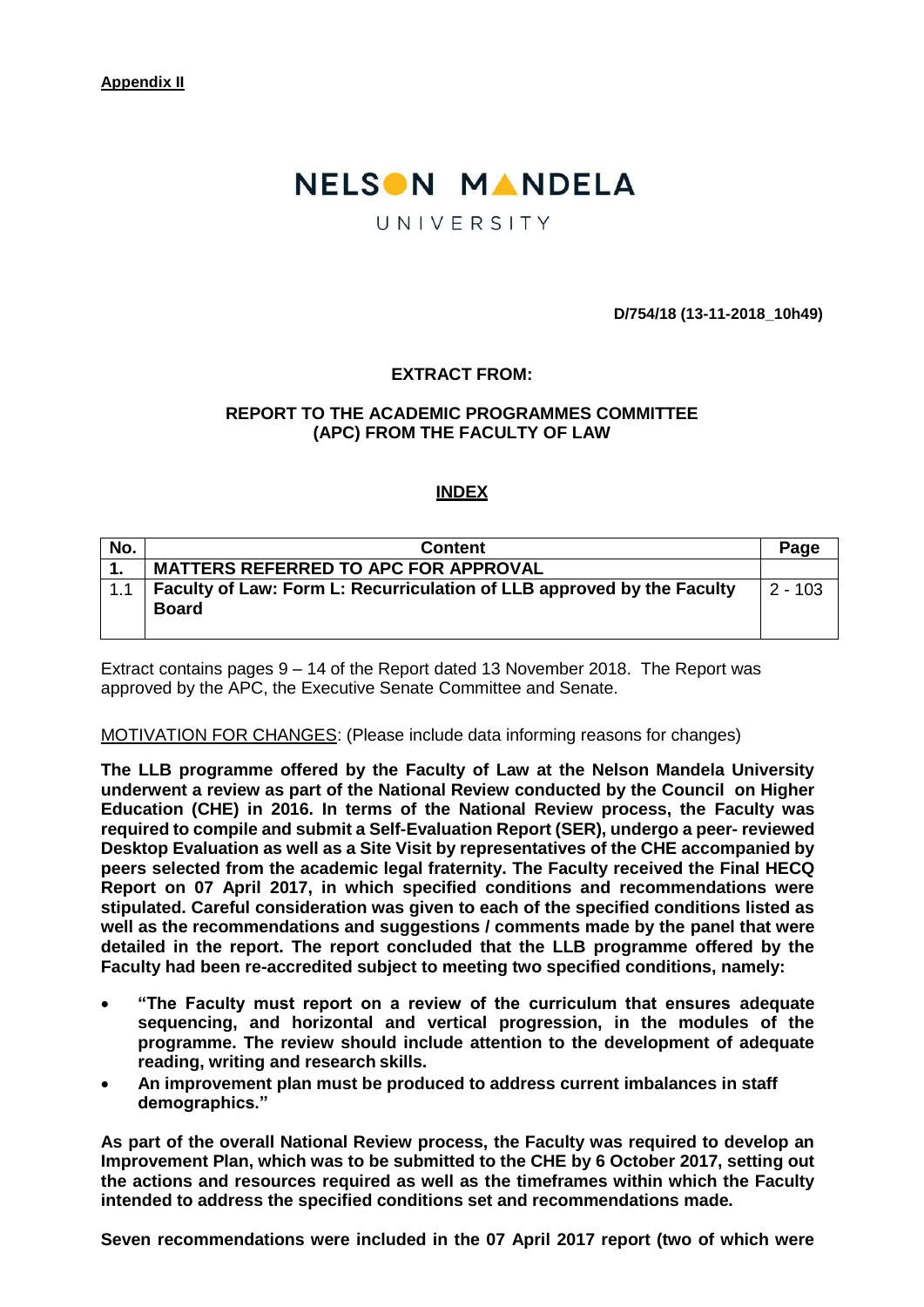**reiterated as specified conditions) and an additional fourteen suggestions / comments were also listed (all of which relate to either the specified conditions or recommendations). Following extensive consultation and deliberation, the Faculty identified seven clear themes from the specified conditions, recommendations and suggestions / comments listed in the report:**

- **(a) Sequencing of modules**
- **(b) Research, reading and writing skills**
- **(c) Africanisation of the curriculum**
- **(d) Language modules**
- **(e) Non-law modules**
- **(f) The mix of elective modules**
- **(g) Semester- vs year-modules**

**The Faculty of Law immediately embarked on a process to draft the required improvement plan, which focused on addressing the seven themes. The process adopted included the following:**

**Departmental workshops (there are four departments, namely the Department of Criminal and Procedural Law, the Department of Mercantile Law, the Department of Private Law and the Department of Public Law) were arranged for department members to focus on the first part of the first specified condition, namely the sequencing and horizontal and vertical progression of modules in theprogramme.**

**The Postgraduate Associates (hereinafter referred to as "PgAs", who are masters students assisting with teaching- and learning-related tasks) were invited to participate in the departmental workshops, in order to ensure student input in the process. The PgAs also held additional workshops with undergraduate student representatives and interested students to obtain their input. The department and student workshops took place during the first two weeks of May 2017. Department members and students were asked to consider all the current (compulsory and elective) modules within the respective departments as well as any new / proposed modules and answer the following questions:**

- o **Where is the ideal place for this module (in which year should the module be taught)?**
- o **Do the modules build on each other / any modules hosted by other departments within the Faculty (are the modules required to follow on from each other / build on complexity and is this achieved with the present curriculum)?**
- o **Should the modules remain as semester modules or are there modules that would be better suited as year modules?**
- o **Should a module be combined with another module to make it a year module?**
- o **Are modules pitched at the appropriate level?**

**Department members and students were also requested to be mindful of the second part of the first specified condition, namely the development of adequate reading, writing and research skills, and to consider any changes to assessment frequency or methodology in order to improve the reading, writing and research skills of students. Given previous Faculty initiatives and experimentation in respect of transformation, Africanisation and decolonisation of the curriculum (discussed below), and student interest in this particular area, such matters were also considered and discussed as part of this process. In order to ensure consistency, the chairperson of the Faculty Teaching and Learning Committee (FTLC) attended each of these departmental workshops. The information from each departmental workshop was collated and a revised LLB programme, incorporating the input from each department, was drafted.**

**A Faculty Workshop was held at the end of May 2017 where the revised LLB programme was presented to all members of the Faculty of Law. The PgAs were invited to participate in the Faculty Workshop in order to ensure continued student input in the process. Faculty members and PgAs were required to consider the revised LLB programme in light of seven themes identified. Participants considered whether the revised LLB programme would sufficiently and adequately address each of the themes. The revised**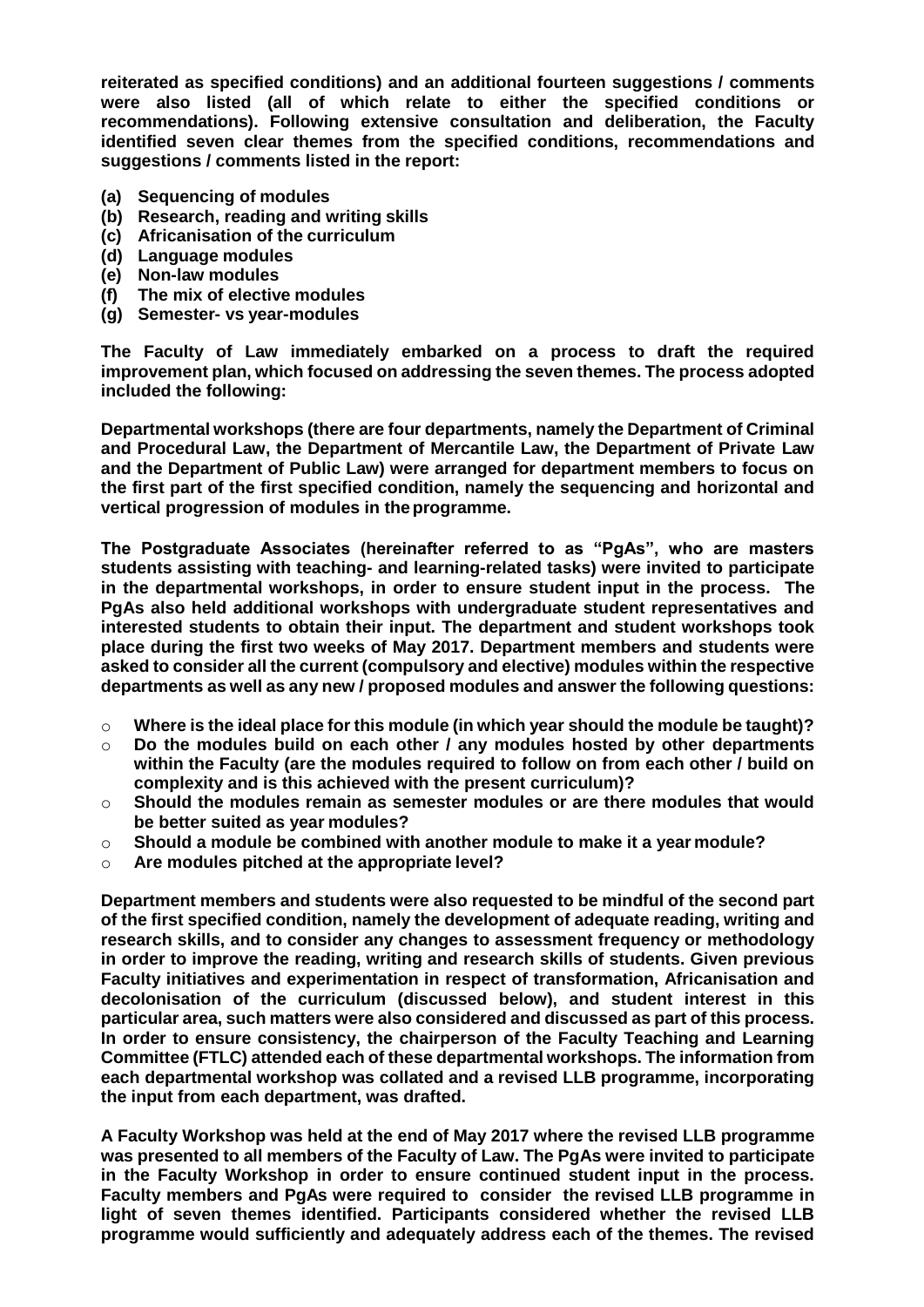**LLB programme was amended to incorporate additional input from the participants.**

**The Faculty's approach regarding each theme was then included in the Improvement Plan and is detailed below:**

# **(a) Sequencing**

**Careful consideration was given to each module situated in each department in respect of the sensible progression of the modules from semester to semester and year to year. The Faculty was cognisant of the credit values per module and per year, as well as the NQF level 8 and the Bloom's Taxonomy descriptors. Changes to the LLB programme were identified and included as part of the revised LLB programme. Proposed changes, and the rationale therefor, included the following:**

- o **The Computer Literacy module is to move from semester 2 in year 1 to semester 1 in year 1. Students require exposure to Computer Literacy as early as possible in their academic programme.**
- o **The Introduction to Law modules (semester 1 and semester 2 in year 1) to become a year module and to undergo a complete overhaul by adding module content that emphasises the development of South African law leading to the Freedom Charter, the Interim Constitution and ultimately the Constitution, and emphasising the notion and underlying values and mindset of transformative constitutionalism. This content change results in a module move for year 1, namely, Constitutional Law, which will move from year 1 to year 2 and will be taught as a year module.**
- o **The Legal Interpretation (currently called Interpretation of Statutes) module is regarded as a skills-based module and requires a module move from year 2 to year 1 in order to equip students with interpretational skills from year 1.**
- o **All procedural modules will be taught at the same time, namely year 3 and as year modules. This allows for co-teaching and aligning / sequencing of content of the modules. Criminal Procedure moves from semester 1 in year 2 to year 3 and, likewise, Civil Procedure moves from semester 1 in year 4 to year 3, both as year modules. The Law of Evidence remains in year 3 but as a year module. The Legal Practice modules combine to form a year module in year 4 in order to students to attend the Law Clinic throughout the year and not merely for a semester.**
- o **The Private International Law module moves from semester 2 of year 3 to semester 2 of year 2. The module is presented earlier in order to follow on from Family Law and Law of Succession, and to align with the content of the Law of Contract and Law of Property (previously called the Law of Things) modules.**
- o **Labour Law changes to a year module to allow for space for students do deal with the complexities of the module.**
- o **The Payment Instruments module moves from a compulsory module to an elective module in year 4 (it will be offered as an elective module in 2019). The Faculty is of the view that the content of the module has changed significantly over the years and leans more to an elective module than a compulsorymodule.**
- o **Changing the ICT Law module to a compulsory module in year 4 (it is currently offered as an elective module and will change to a compulsory module in 2019) due to the need for all students to be exposed to ICT Law.**
- o **Introducing Law and Regional Integration in Africa (currently African Regional Law), a compulsory module, in year 4 (it will be introduced as an elective module in 2019), as part of efforts to transform and Africanise the curriculum, discussed in greater detail, below.**
- o **Introducing new elective modules in year 4, linked to each department, for example, Advanced Mercantile Law:** *Capita Selecta***. The module content of each elective has been designed to focus on selected topics (***capita selecta***), in order to afford students the opportunity to begin specialising in a particular area of interest.**

**This theme does not only address the sequencing and horizontal and vertical progression of modules on paper, but also relates to the content and credit value of each of the modules. The details pertaining to the module purpose, learning outcomes and core content were also scrutinised with regard to sequencing and progression of**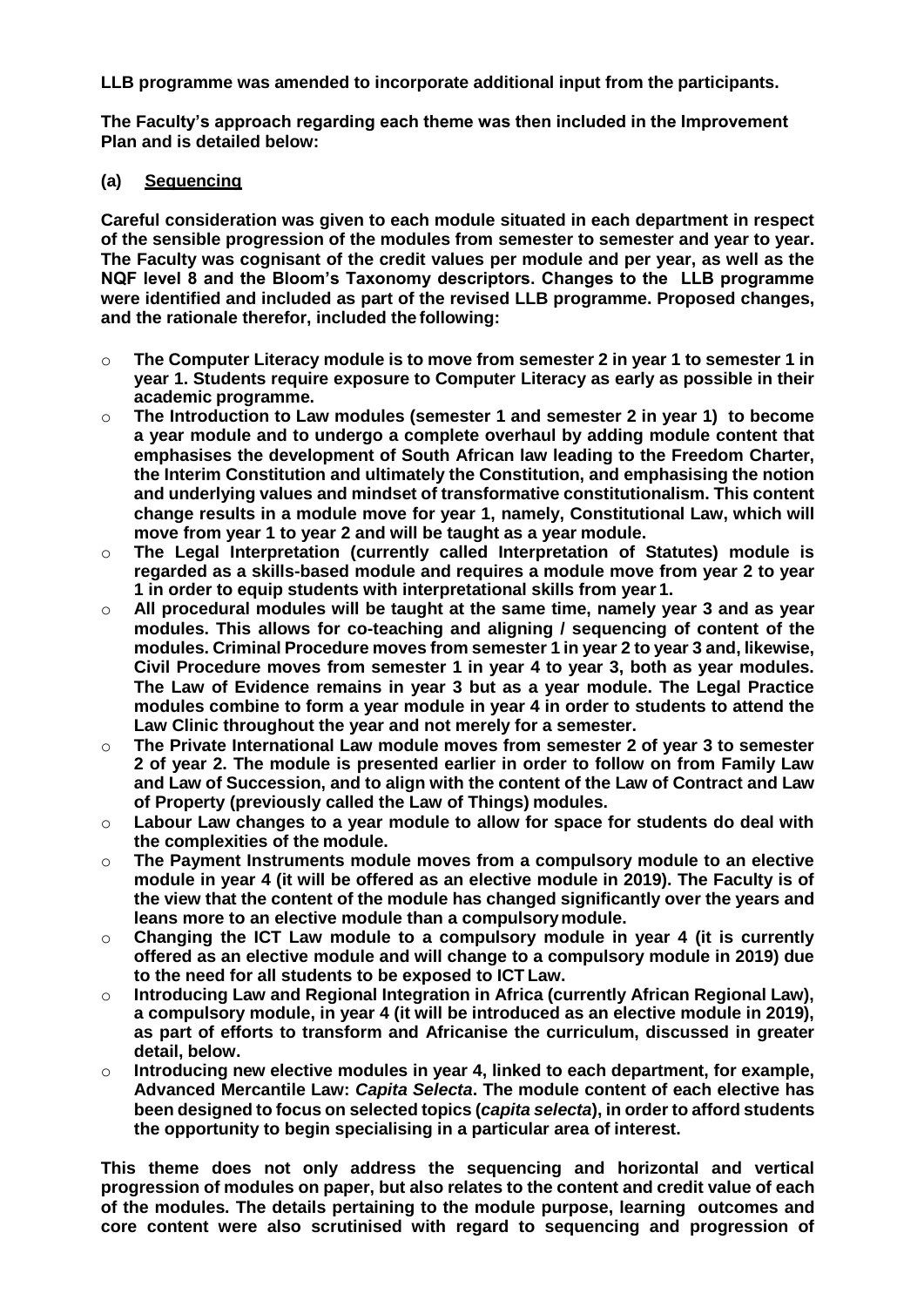**modules. Likewise, the module outcomes for each module in the LLB programme were interrogated and amended to incorporate the sequencing and progression of modules with specific reference to transformative constitutionalism, the primacy of the Constitution and the place and function of the Constitution in the substantive content of the module.**

**Workshops in each department were held in March and April 2018, which focused on course content and module outcomes per year of study (utilising the revised LLB programme as a frame of reference), ensuring standardisation, coherent and consistent interrogation of the notion of transformative constitutionalism and to avoid unnecessary duplication.**

# **(b) Research, Reading and Writing Skills**

**Consideration of the form of assessment was an integral part of the redesign of the LLB programme and aligned to the sequencing and vertical and horizontal progression of the modules. The Faculty, during the departmental workshops and the overall Faculty workshops, specifically considered how to improve the research, reading and writing skills of graduates. Various initiatives were identified, namely:**

- o **The introduction of tutorials for modules such as Legal Interpretation (previously called Interpretation of Statutes), Labour Law and the procedural modules. The tutorials assist students in preparing / drafting assignments, and provides extra opportunity for them to engage with the material presented during lecture periods.**
- o **The change of presentation / offering of certain modules from semester modules to year modules, discussed in greater detail below. Some of the year modules would generally retain the same credit value while extending the same notional hours over a longer duration of time and allowing more time for students to attend to the drafting of assignments, providing further opportunities for research, reading and writing skills to be integrated into theprogramme.**
- o **Some modules, such as Consumer Protection and Credit Law, Jurisprudence, Private International Law, Business Entities Law and Legal Interpretation, will change from an examinable module to continuous assessment to accommodate the submission of assignments. Consumer Protection and Credit Law and Jurisprudence are final year modules and will require external moderation of the assessments used as part of the continuous assessment process.**

# **(c) Africanisation / transformation of the curriculum**

**The Faculty had already, during 2016, embarked on a process whereby six modules were analysed (with the assistance of external facilitation) in light of the need to Africanise, decolonise and transform the curriculum, and to ensure the relevance of the content of the modules. The process adopted included workshops where faculty members and student representatives engaged with the module purpose, outcomes and content in order to provide meaningful input with a view to transforming the module, and to enhance its relevance for present-day students. The Faculty has continued the process of analysing modules for this purpose, so that the content of all modules is considered by staff and student representatives through a transformative lens.**

**A Transformation Forum (TF), the first in the institution, has also been established in the Faculty of Law and approved by Faculty Board. The TF is made up of representatives of Faculty management, academics, administrative staff, PgAs and student societies. The TF serves as a platform where matters pertaining to transformation (including curriculum transformation) may be tabled and discussed on an ongoing basis. The Faculty has identified the importance of such a structure because transformation is in reality a complex issue that requires continuous reflection and deliberation by various interest groups.**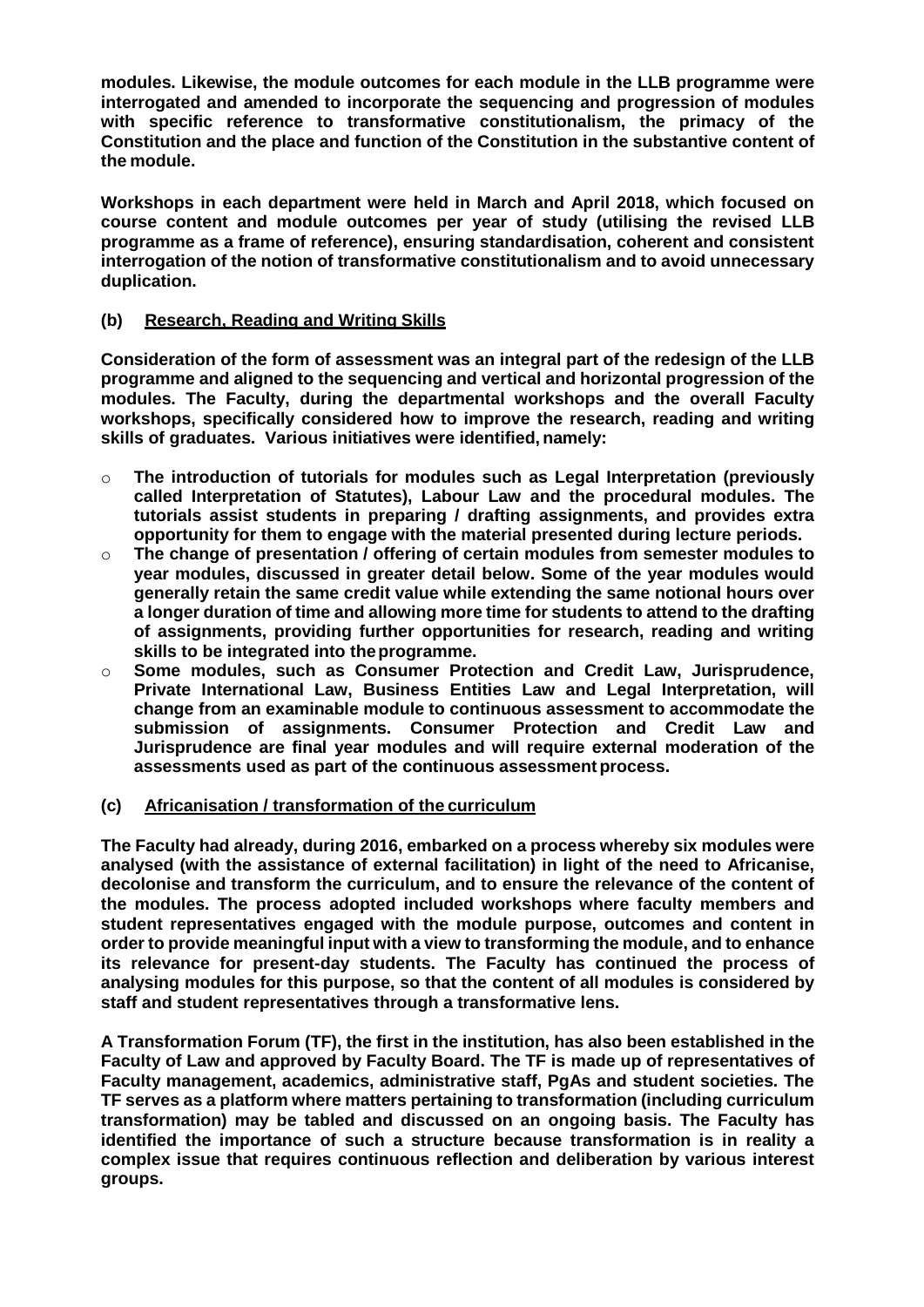**Furthermore, the Faculty identified the need to introduce a module in year 4 called "African Regional Law" as an elective module as from 2019 and this module will change to a compulsory module (and will undergo a name change to Law and Regional Integration in Africa) as part of this re-curriculation process to specifically deal with the relevant regional laws of the African continent.**

### **(d) Language modules**

**The consideration of additional language modules also forms an integral part of the redesign of the LLB programme. The need to have English modules as compulsory modules in the LLB programme was emphasised by the departments as well as the Faculty in the various workshops previously discussed. Currently, students can choose between English and Afrikaans modules. The revised LLB programme retains an Academic English (Law) module (which focusses specifically on the language and writing requirements for law graduates and includes aspects of the Rhetoric and Language (Law) module). A tailor-made module specifically for law students, called "Language and the Law in a Multilingual Society", will be introduced in year 2 and will address linguistic and language diversity and discourse in a legal context.**

**The Faculty has further identified the need to introduce elective language modules (students to choose one) such as Conversational isiXhosa for Law and Conversational Afrikaans for Law. The modules are to be presented at a conversational level in year 2 and assessed by means of continuous assessment.**

### **(e) Non-law modules**

**The current LLB programme contains very few non-law modules (only skills-based modules, computer literacy and language modules). The Faculty considered the introduction of two non-law elective modules. In order to provide students with an opportunity to pursue a wide choice of non-law modules, students should be able to choose any two modules offered at the institution provided there are no lecture or examination timetable clashes. It will be the students' responsibility to ensure that there are no lecture or examination timetable clashes when registering for the additional nonlaw elective modules. The Faculty Administrator and Faculty Academic Advisor will be available to point out linkages between non-law elective modules and law modules for specific career choices. For example, students wanting to specialise in Commercial Law could elect, for example, Introduction to Micro-Economics and Introduction to Macro-Economics, or Introduction to Business Management and Entrepreneurship and Introduction to the Business Functions, as their non-law electives.**

# **(f) The mix of elective modules**

**As suggested above, it has been decided that each department should present an elective module focussing on selected topics (***capita selecta***) in their respective areas. The following electives are introduced:**

- o **Advanced Mercantile Law:** *Capita Selecta*
- o **Advanced Private Law:** *Capita Selecta*
- o **Advanced Public Law:** *Capita Selecta*
- o **Advanced Criminal and Procedural Law:** *Capita Select*